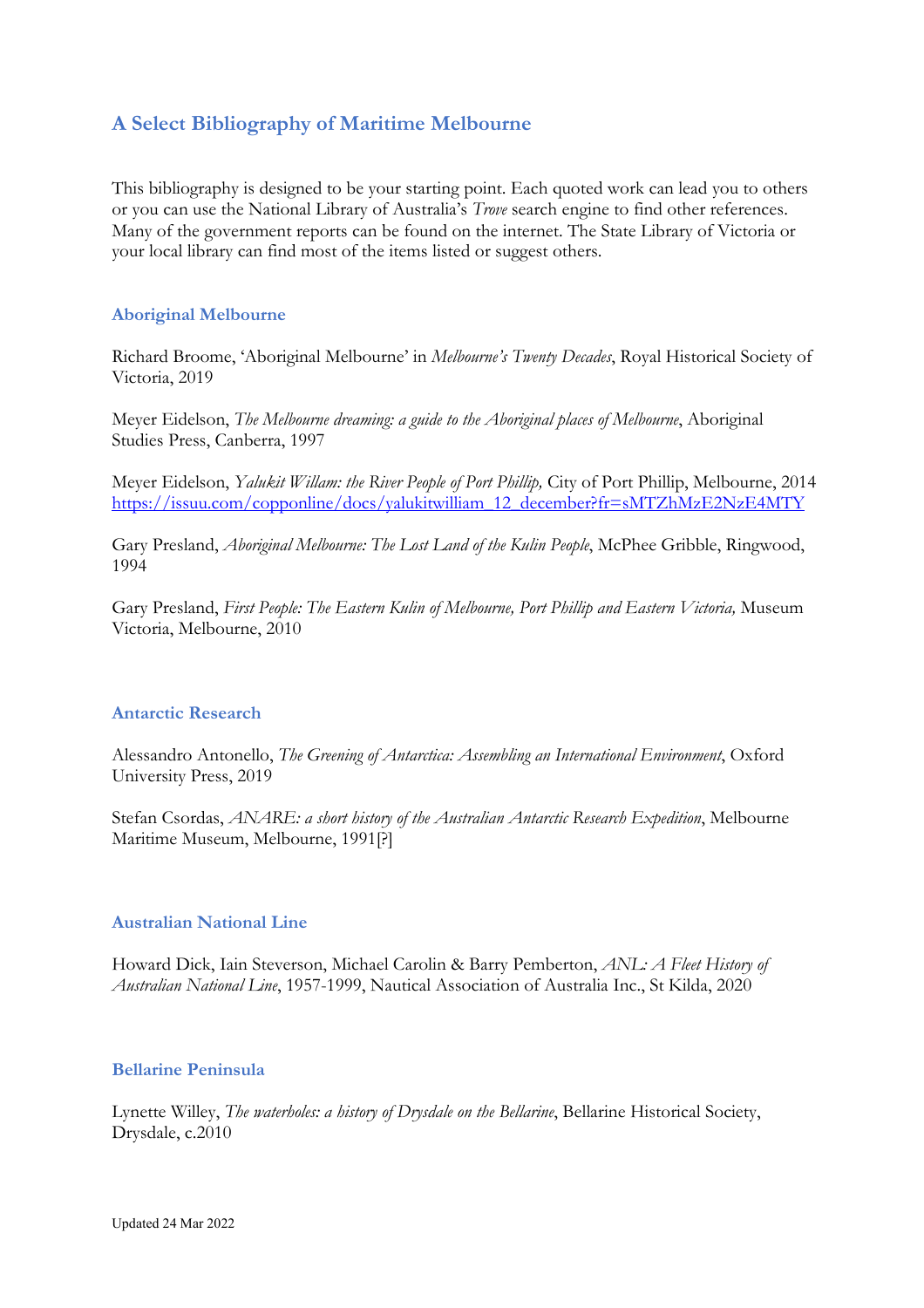**Birrarung – see the Yarra River**

**Blue Lake (also known as Salt Lake, Salt Water Lagoon, Batman's Swamp & West Melbourne Swamp)**

David Sornig, *Blue Lake: finding Dudley Flats and the West Melbourne Swamp,* Scribe Publications, Brunswick, 2018

## **Bolte Precinct**

City of Melbourne, *City of Melbourne Waterways Operations Concept Plan: Bolte Precinct West April 2017*, City of Melbourne, Melbourne, 2017

Development Victoria, *Waterways Operation Concept-Bolte Precinct West*, Development Victoria, Melbourne, 2017

Development Victoria, *Bolte Precinct West – Addendum to Yarra's Edge Bolte Precinct Development Plan,*  Development Victoria, Melbourne, 2018

## **Bridges on the Yarra**

Institution of Engineers, Australia. Victoria Division, *Melbourne Yarra Bridges*, Victoria Division of the Institution of Engineers, Parkville, 1984

Roads Corporation of Victoria, *Yarra River Bridges*, Roads Corporation of Victoria, Melbourne, 1989

Dacre Smyth**,** *The Bridges of the Yarra: A Book of Paintings, Poetry and Prose*, D. Smyth, Toorak, 1979

## **Central Pier**

Development Victoria, *Central Pier Summary Fact Sheet January 2020,* Development Victoria, Melbourne, 2020 [https://www.development.vic.gov.au/\\_\\_data/assets/pdf\\_file/0005/65813/DV-Central-Pier-](https://www.development.vic.gov.au/__data/assets/pdf_file/0005/65813/DV-Central-Pier-Fact-Sheet-January-2020.pdf)[Fact-Sheet-January-2020.pdf](https://www.development.vic.gov.au/__data/assets/pdf_file/0005/65813/DV-Central-Pier-Fact-Sheet-January-2020.pdf)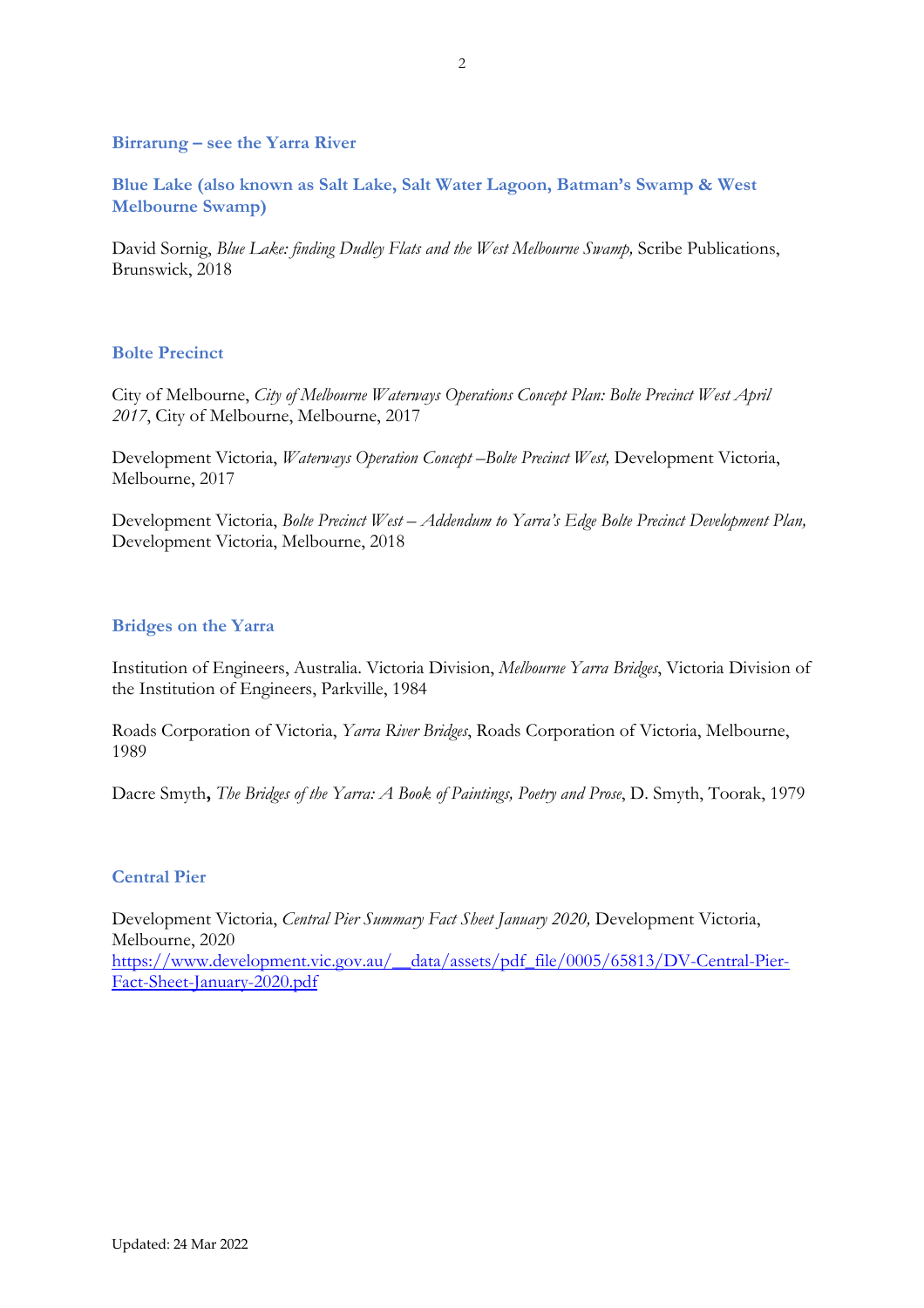## **Channel Deepening**

Parsons Brinckerhoff Pty Limited, *Channel deepening project EES [Environmental Effects Study]: Final inception report*, Parsons Brinckerhoff, Melbourne, 2003

Melbourne Port Corporation, *Channel Deepening Project: Deep Reef Impact Assessment Briefing*, Port of Melbourne Corporation, Melbourne, 2006

#### **Couta Boats**

Michael Innes & Steve Burnham (eds), *First Home - The Couta Boat and Victoria's Couta Coast,*  Artbytes Communication Pty Ltd, St Kilda, 2005

#### **Customs House**

Department of Works, *Melbourne Old Customs House,* Department of Works, Melbourne, 1966

Ivar Nelsen, Patrick Miller & Terry Sawyer, *Conservation Plan: Former Customs House, 400 Flinders Street, Melbourne, Vic, prepared for Australian Property Group by Australian Construction Services*, Australian Construction Services, Melbourne, 1992

#### **Docklands**

Andrew C. Ward, Peter Milner, Gary Vines, Ron Greenaway, *Docklands Heritage Study*, Historic Buildings council & the Docklands Task Force, 1991 [https://www.academia.edu/1950205/Docklands\\_Heritage\\_Study\\_A\\_Report\\_to\\_the\\_Docklands\\_Tas](https://www.academia.edu/1950205/Docklands_Heritage_Study_A_Report_to_the_Docklands_Task_Force_) [k\\_Force\\_](https://www.academia.edu/1950205/Docklands_Heritage_Study_A_Report_to_the_Docklands_Task_Force_)

Phillip Bentley and David Dunstan, *The Hub of Victoria: A History of Melbourne Docklands,*  Docklands Authority, Melbourne, 1996

Docklands Authority, *Seadog Tales and Maritime Yarns: Melbourne Docklands, History Walk*, Docklands Authority, Melbourne, 2002

Stratcorp Consulting, *Docklands Melbourne Strategic Plan 2009-2018,* Docklands Melbourne, 2009 [https://www.melbourne.vic.gov.au/SiteCollectionDocuments/docklands-waterways-strategy-](https://www.melbourne.vic.gov.au/SiteCollectionDocuments/docklands-waterways-strategy-2009-18.pdf)[2009-18.pdf](https://www.melbourne.vic.gov.au/SiteCollectionDocuments/docklands-waterways-strategy-2009-18.pdf)

Places Victoria and City of Melbourne, *Docklands Community in Place Plan*, 2012, [https://www.development.vic.gov.au/\\_\\_data/assets/pdf\\_file/0012/66000/Docklands-](https://www.development.vic.gov.au/__data/assets/pdf_file/0012/66000/Docklands-Community-and-Place-Plan.pdf)[Community-and-Place-Plan.pdf](https://www.development.vic.gov.au/__data/assets/pdf_file/0012/66000/Docklands-Community-and-Place-Plan.pdf)

City of Melbourne, *Docklands Public Realm Plan*, 2012 [https://www.melbourne.vic.gov.au/building-and-development/urban-planning/local-area](https://www.melbourne.vic.gov.au/building-and-development/urban-planning/local-area-planning/Pages/docklands-public-realm-plan.aspx)[planning/Pages/docklands-public-realm-plan.aspx](https://www.melbourne.vic.gov.au/building-and-development/urban-planning/local-area-planning/Pages/docklands-public-realm-plan.aspx)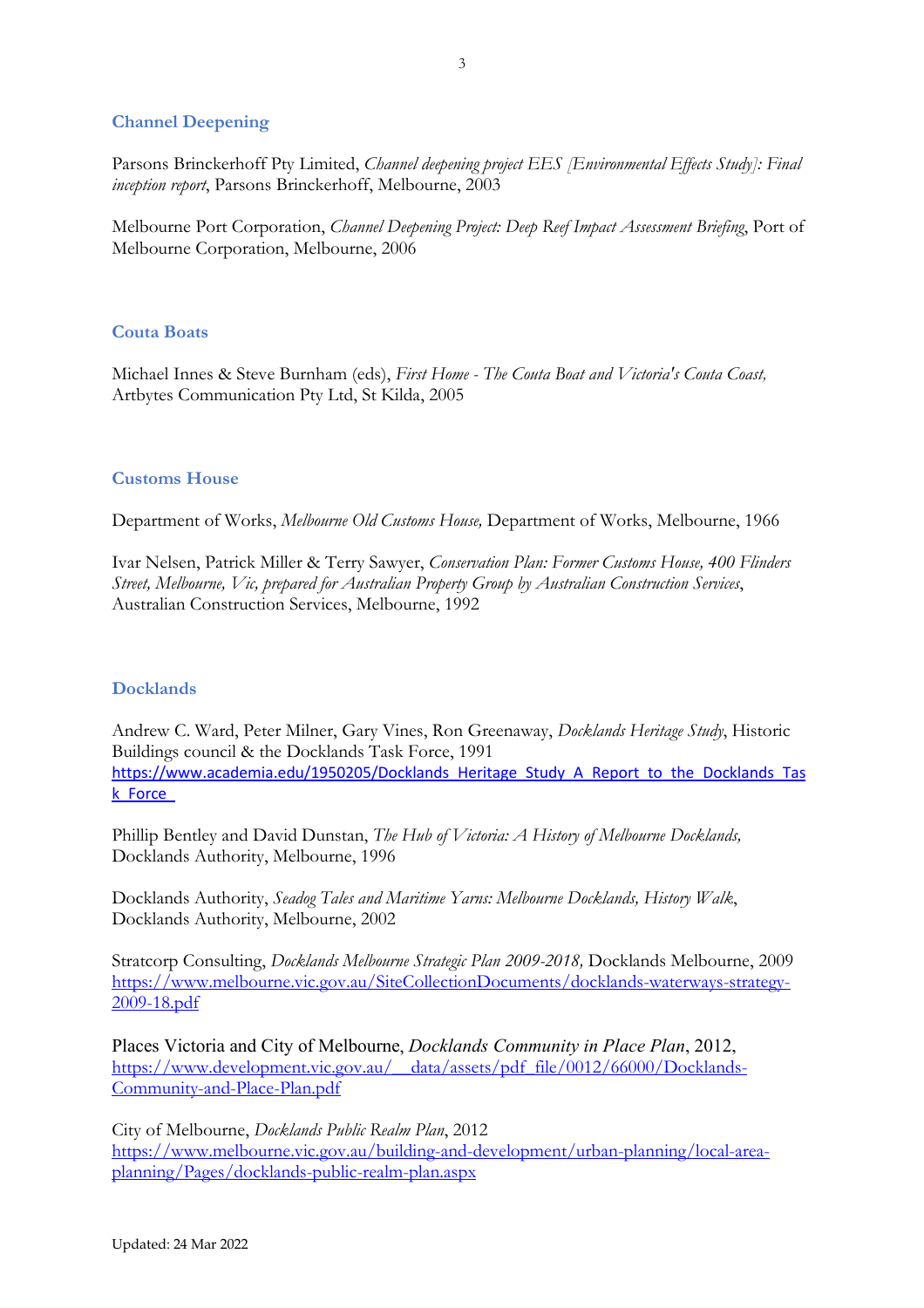<https://www.melbourne.vic.gov.au/SiteCollectionDocuments/key-public-spaces-2.pdf> See Western Edge - Moonee Ponds Creek: <https://www.melbourne.vic.gov.au/SiteCollectionDocuments/key-public-spaces.pdf>

Development Victoria, *Docklands Community and Place Plan*, Development Victoria, Melbourne, 2012 [www.development.vic.gov.au/projects/docklands/publications](http://www.development.vic.gov.au/projects/docklands/publications)

Places Victoria, *Access Docklands – a Strategy for the Docklands Transport Network*, Melbourne, 2013. <https://www.melbourne.vic.gov.au/SiteCollectionDocuments/access-docklands-strategy.pdf>

City of Melbourne Parks, Property and Waterways Branch, *Strategic Plan of Docklands 2009-2018*, City of Melbourne, Melbourne, 2009

Development Victoria, *Docklands,* Development Victoria, Melbourne, 2019(?) <https://www.development.vic.gov.au/projects/docklands?page=timeline>

Janet Bolitho, *Exploring New Quay*, 2021 [https://www.youtube.com/watch?v=BJcEkc\\_s2c0](https://www.youtube.com/watch?v=BJcEkc_s2c0)

# **Dry Docks**

Arthur E. Woodley, *Duke's and Orr's Dry Dock: Polly Woodside's historic home,* Melbourne Maritime Museum, National Trust of Australia (Victoria), Melbourne, 1985

# **European Discovery**

James Boyce, *1835: the Founding of Melbourne and the Conquest of Australia,* Black Inc, Melbourne, 2013

Charles Grimes, Port Phillip [map].

Charles Grimes' annotated survey of Port Phillip. The original is held at State Library of Victoria. See [http://search.slv.vic.gov.au/primo-](http://search.slv.vic.gov.au/primo-explore/fulldisplay?docid=SLV_VOYAGER1862640&context=L&vid=MAIN&lang=en_US&search_scope=Everything&adaptor=Local%20Search%20Engine&tab=default_tab&query=any,contains,charles%20grimes)

[explore/fulldisplay?docid=SLV\\_VOYAGER1862640&context=L&vid=MAIN&lang=en\\_US&s](http://search.slv.vic.gov.au/primo-explore/fulldisplay?docid=SLV_VOYAGER1862640&context=L&vid=MAIN&lang=en_US&search_scope=Everything&adaptor=Local%20Search%20Engine&tab=default_tab&query=any,contains,charles%20grimes) [earch\\_scope=Everything&adaptor=Local%20Search%20Engine&tab=default\\_tab&query=any,c](http://search.slv.vic.gov.au/primo-explore/fulldisplay?docid=SLV_VOYAGER1862640&context=L&vid=MAIN&lang=en_US&search_scope=Everything&adaptor=Local%20Search%20Engine&tab=default_tab&query=any,contains,charles%20grimes) [ontains,charles%20grimes](http://search.slv.vic.gov.au/primo-explore/fulldisplay?docid=SLV_VOYAGER1862640&context=L&vid=MAIN&lang=en_US&search_scope=Everything&adaptor=Local%20Search%20Engine&tab=default_tab&query=any,contains,charles%20grimes)

James Flemming, *Journal of the Explorations of Charles Grimes,* Queensberry Hill Press, Carlton, 1984.

A limited-edition reprint of the original account of the 1803 survey of Port Phillip.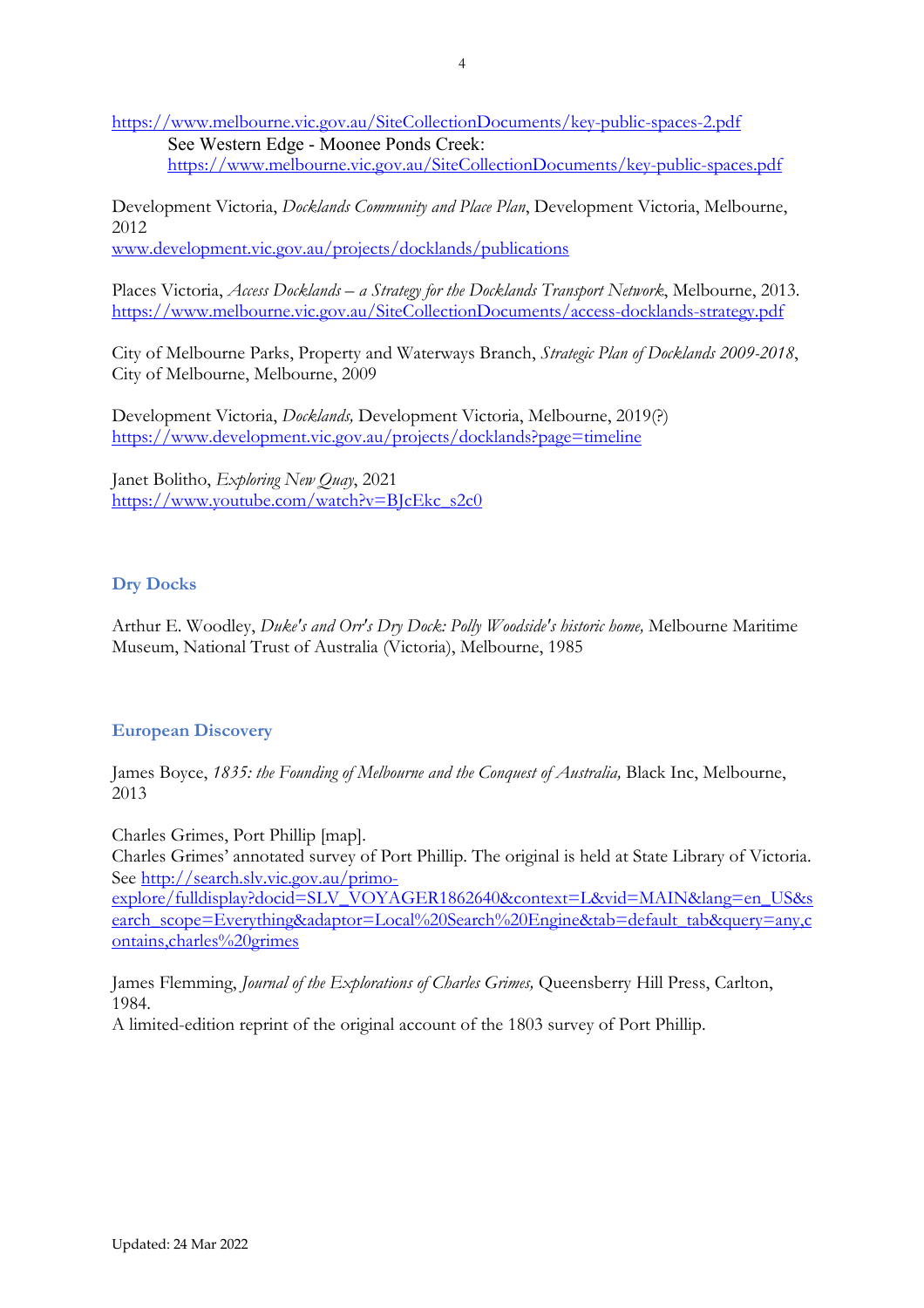### **Ferries**

C. Jones, *Ferries on the Yarra*, Greenhouse Publications, Collingwood, 1918

J.K. Loney, *Bay Steamers and Coastal Ferries*, Reed, Frenchs Forest, 1982

# **Fishermans Bend**

Biosis, *Southbank and Fishermans Bend Heritage Review,* Biosis Pty Ltd, Melbourne, 2017 A report prepared for the City of Melbourne. [https://www.melbourne.vic.gov.au/about](https://www.melbourne.vic.gov.au/about-council/committees-meetings/meeting-archive/MeetingAgendaItemAttachments/793/14191/SEP17%20FMC2%20AGENDA%20ITEM%206.1.pdf)[council/committees-meetings/meeting](https://www.melbourne.vic.gov.au/about-council/committees-meetings/meeting-archive/MeetingAgendaItemAttachments/793/14191/SEP17%20FMC2%20AGENDA%20ITEM%206.1.pdf)[archive/MeetingAgendaItemAttachments/793/14191/SEP17%20FMC2%20AGENDA%20ITE](https://www.melbourne.vic.gov.au/about-council/committees-meetings/meeting-archive/MeetingAgendaItemAttachments/793/14191/SEP17%20FMC2%20AGENDA%20ITEM%206.1.pdf) [M%206.1.pdf](https://www.melbourne.vic.gov.au/about-council/committees-meetings/meeting-archive/MeetingAgendaItemAttachments/793/14191/SEP17%20FMC2%20AGENDA%20ITEM%206.1.pdf)

Context Consultants, *Fisherman's Bend Social History – A Way Through,* Context Consultants, Melbourne, 2017

City of Melbourne & Department of Environment, Land, Water and Planning, *Fishermans Bend Recast Vision*, City of Melbourne and DEWLP, Melbourne, 2016 [https://www.fishermansbend.vic.gov.au/\\_\\_data/assets/pdf\\_file/0018/31365/Final\\_Vision\\_we](https://www.fishermansbend.vic.gov.au/__data/assets/pdf_file/0018/31365/Final_Vision_web_version.pdf) [b\\_version.pdf](https://www.fishermansbend.vic.gov.au/__data/assets/pdf_file/0018/31365/Final_Vision_web_version.pdf)

Context Pty Ltd, *Social History Study Report and Resource Guide, October 2017*, DELWP, Melbourne, 2017

[https://www.fishermansbend.vic.gov.au/\\_\\_data/assets/pdf\\_file/0021/31584/Social-History-A-](https://www.fishermansbend.vic.gov.au/__data/assets/pdf_file/0021/31584/Social-History-A-Resource-Guide-FINAL-August-2017.pdf)[Resource-Guide-FINAL-August-2017.pdf](https://www.fishermansbend.vic.gov.au/__data/assets/pdf_file/0021/31584/Social-History-A-Resource-Guide-FINAL-August-2017.pdf)

Department of Environment, Land, Water and Planning, *Fishermans Bend Framework*, DWELP, Melbourne, 2018

A plan for parks, schools, roads, transport and community facilities and services to ensure liveability as the precinct grows over the next 30 years. The Framework is supported by a suite of evidence-based research reports, strategies and plans and its development benefited from more than 12 months of engagement with community and other stakeholders. Available at www.fishermansbend.vic.gov.au/framework.

Development Victoria, *Fishermans Bend Innovation Precinct,* Development Victoria, Melbourne, 2021 <https://www.development.vic.gov.au/projects/general-motors-holden?page=overview>

Fishermans Bend Taskforce, Fishermans Bend Community Infrastructure Plan, DELWP, Melbourne, 2017 [https://www.fishermansbend.vic.gov.au/\\_\\_data/assets/pdf\\_file/0018/31671/Community-](https://www.fishermansbend.vic.gov.au/__data/assets/pdf_file/0018/31671/Community-Infrastructure-Plan_-FB-Taskforce_Sep-2017.pdf)[Infrastructure-Plan\\_-FB-Taskforce\\_Sep-2017.pdf](https://www.fishermansbend.vic.gov.au/__data/assets/pdf_file/0018/31671/Community-Infrastructure-Plan_-FB-Taskforce_Sep-2017.pdf)

GTA Consultants, *Fishermans Bend Planning Review Panel Integrated Transport Plan Peer Review Expert Witness Statement*, GTA Consultants, Melbourne, 2018 [https://www.fishermansbend.vic.gov.au/\\_\\_data/assets/pdf\\_file/0019/33139/Fishermans-](https://www.fishermansbend.vic.gov.au/__data/assets/pdf_file/0019/33139/Fishermans-Bend-Expert-Report-Strategic-Transport-ITP-Peer-Review-John-Kiriakidis.pdf)[Bend-Expert-Report-Strategic-Transport-ITP-Peer-Review-John-Kiriakidis.pdf](https://www.fishermansbend.vic.gov.au/__data/assets/pdf_file/0019/33139/Fishermans-Bend-Expert-Report-Strategic-Transport-ITP-Peer-Review-John-Kiriakidis.pdf)

Allan Meiers, *Fisher Folk of Fishermans Bend*, Port Melbourne Historical and Preservation Society, Port Melbourne, 2006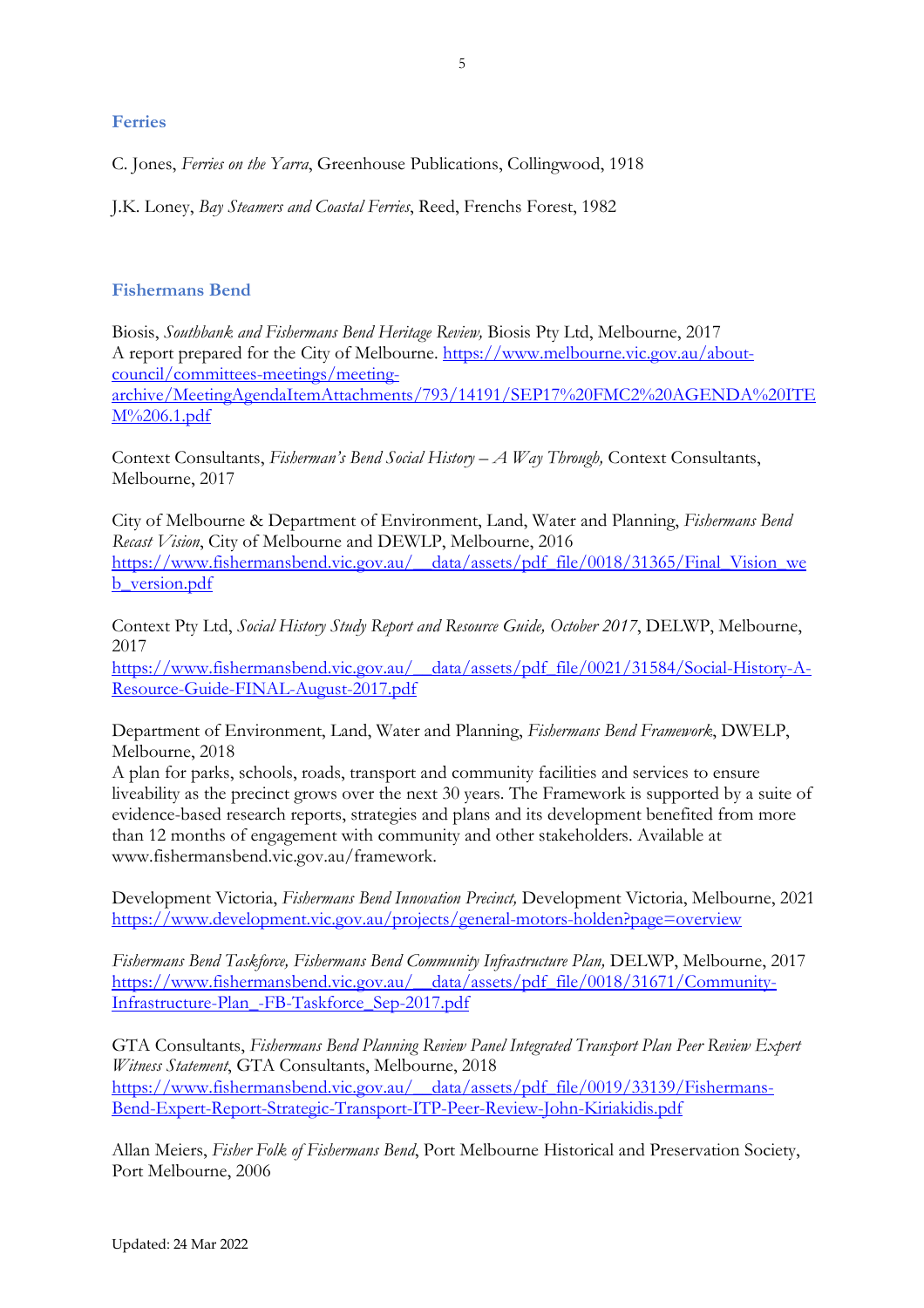## **Geelong**

Richard Everist, *Geelong & the Bellarine Peninsula*, Best Shot! Publications, Geelong West, 2004

#### **Geography**

Gary Presland, *The Place for a Village: How Nature has Shaped the City of Melbourne,* Museum Victoria Publishing, Melbourne, 2008

#### **Harbour Management**

Benjamin Hoare, *Jubilee history of the Melbourne Harbor Trust: compiled from the original records of the Trust and from the Victorian Hansard,* Peacock Brothers, Melbourne, 1927

#### **Harbour Vessels**

Robert C. Leek, *Lighters and ships converted into floating docks, bathing ships and bethel ships of Port Phillip Bay,* Bob Leek & Peter Taylor, Melbourne, 2006

#### **Lighthouses**

E.T. Raison, *Lighthouses at Port Phillip Heads*, Queenscliff Historical Publications, Point Lonsdale, 1997

## **Maritime Heritage & History**

Brad Gregory Duncan, *[Maritime Infrastructure Heritage Project Stage One : Melbourne Region \(updated to](https://trove.nla.gov.au/work/25890154?q=melbourne+maritime&c=book)  [March 2006\),](https://trove.nla.gov.au/work/25890154?q=melbourne+maritime&c=book)* Heritage Victoria, Melbourne, 2006

J.K. Loney, *Tall Ships and Sailormen: A Concise Survey of Victoria's Early Maritime History*, J.K. Loney, Dimboola, 1974

Melbourne Maritime Museum, *Maritime Heritage Booklet*, National Trust of Australia (Vic), Melbourne, 2004

John Noble*, Port Phillip Panorama: A Maritime History,* Hawthorn Press, Melbourne, 1975

Parks Victoria, *Industrial Heritage of Port Phillip*, Melbourne, 2014 <https://www.youtube.com/watch?v=I3N-jQp2nQI>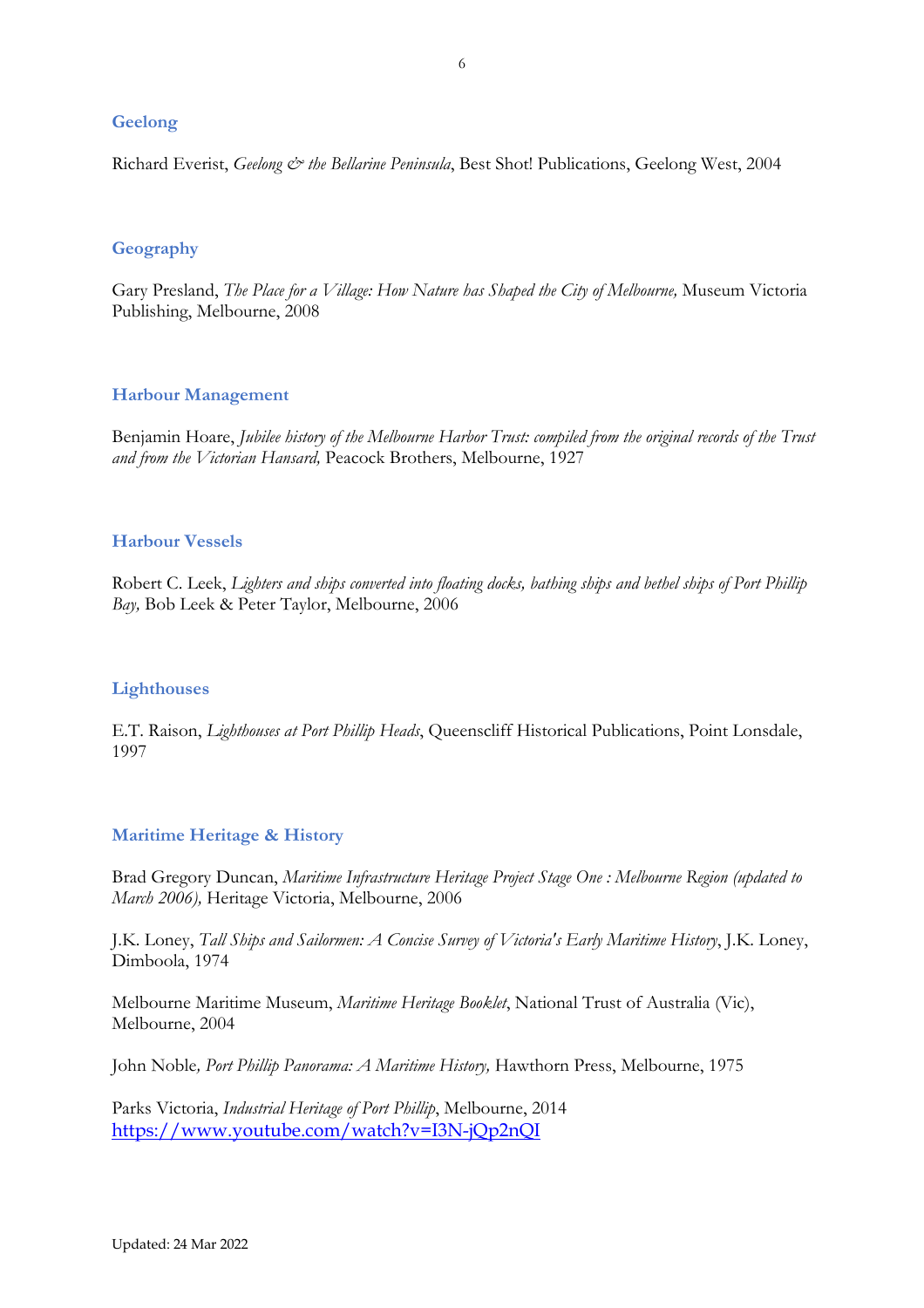Port of Melbourne Corporation, *Port Heritage Trail: Linking Melbourne's Maritime Heritage,* The Corporation, Melbourne, between 2004 & 2010 A coloured map showing tourist information with relief shown pictorially.

## **Maribyrnong (Mirring-gnay-bir-nong) River**

Jill Barnard, *Maribyrnong River Heritage Trail,* Maribyrnong City Council, Melbourne, 2008

Maribyrnong River Plan Steering Committee, *Maribyrnong River Plan 1984*, Melbourne and Metropolitan Board of Works, Melbourne, 1984

Melbourne Parks and Waterways. Planning and Environmental Services, *Maribyrnong River: Vision for Recreation and Tourism Development. Overview Report,* Planning and Environmental Services for the Waterways Division, Melbourne, 1996

#### **Marinas**

Brian O'Neill, *Evolution of Planning Policy and Practice for Small Boat Harbour Construction in Victoria: Port Phillip Bay, 1945-1986,* Monash University, Clayton, 1987

#### **Maritime Defence**

Bob Nicholls, *Statesmen and Sailors: Australian Maritime Defence 1870-1920*, Bob Nicholls, Sydney, 1995

#### **Melbourne's Early Years**

C.P. Billot, *Melbourne: An Annotated Bibliography to 1850*, Rippleside Press, Geelong, 1970

Michael Cannon, *Old Melbourne Town Before the Gold Rush,* Loch Haven Books, Main Ridge, 1981

A.G.L. Shaw, *A History of the Port Phillip District: Victoria Before Separation*, Melbourne University Press, Carlton, 1996

## **Melbourne Harbour Trust**

Melbourne Harbor Trust Commissioners *Jubilee History of the Melbourne Harbor Trust*: *compiled from the original records of the Trust and from the Victorian Hansard,* Benjamin Hoare, Melbourne, 1927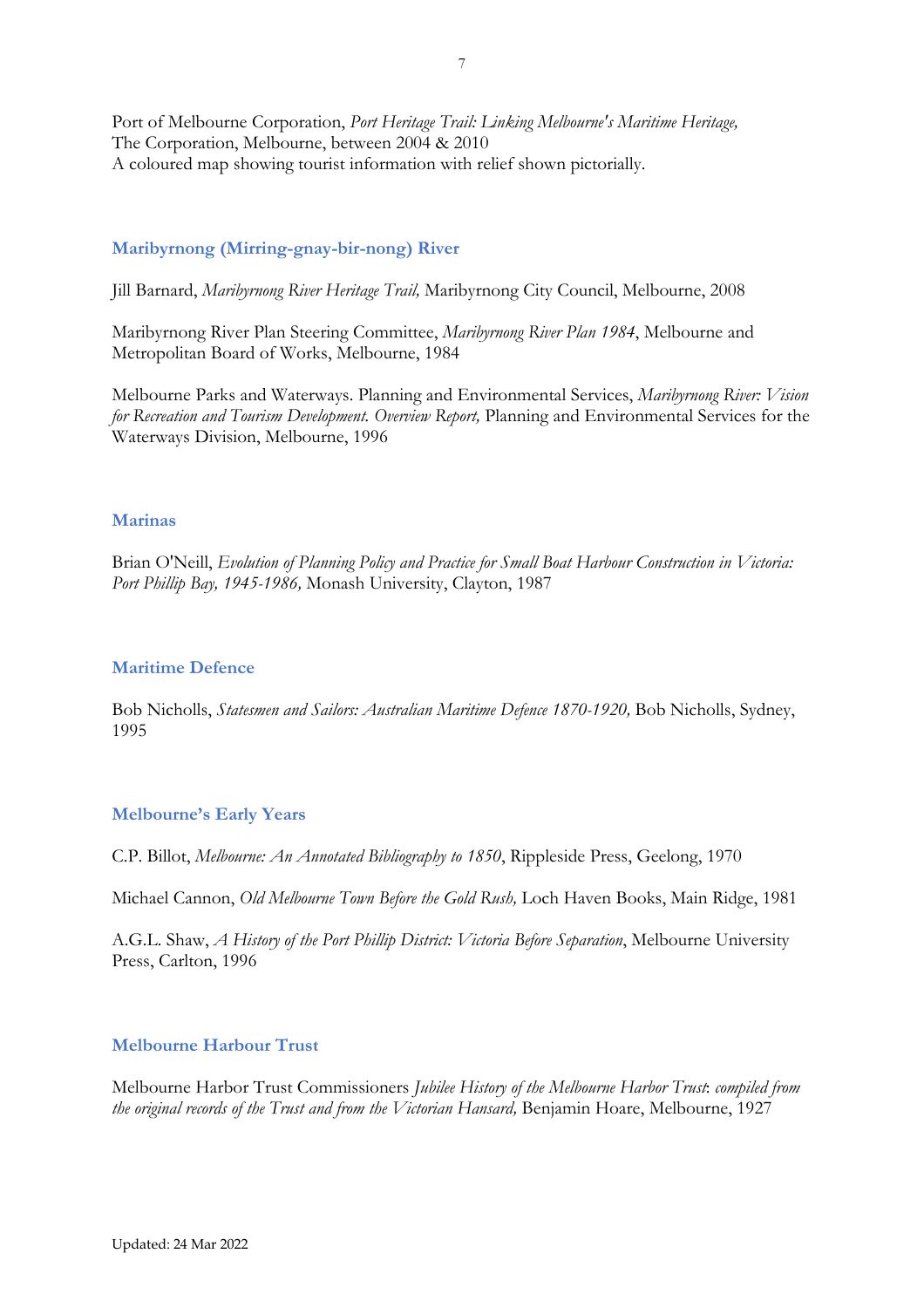#### **Melbourne Heritage Fleet**

Melbourne Heritage Fleet, *Melbourne Heritage Fleet – Benefits and Contributions*, Heritage Fleet, Melbourne, 2017

Urban Enterprises, *Melbourne Heritage Fleet Feasibility Study and Business Case February 2015*, Urban Enterprises, Melbourne, 2015

#### **Migration**

Richard Broome, *The Victorians: Arriving, Victoria 150, An Anniversary History*, Fairfax, Syme, Weldon & Associates, Melbourne 1984

D. Charlwood, *Settlers Under Sail*, Burgewood Books, Warrandyte, 1991 (Third Edition 1999 ed.)

Don Charlwood, *The Long Farewell: the perilous voyages of settlers under sail in the great migration to Australia,* Allen Lane, Ringwood, 1981

Keith Pescod, *A Place to Lay My Head: Immigrant Shelters of Nineteenth Century Victoria*, Australian Scholarly, Melbourne, 2003

L.A. Schumer, *Henry Dendy and his Emigrants*, Sallis Books, East Malvern, 1975

Michael Veitch, *Hell Ship: the true story of the Plague Ship Ticonderoga, one of the most calamitous voyages in Australian history,* Allen & Unwin, Crows Nest, 2018.

#### **Missions to Seafarers**

Apostleship of the Sea, *100 Golden Years of Catholics Caring for Seafarers, 1895-1995: the Apostleship of the Sea and its Stella Maris Centres*, The Apostleship of the Sea, Melbourne, [1995?]

RBA Architects and Conservation Consultants Pty Ltd, *Mission to Seamen Building, 717 Flinders Street, Melbourne: conservation management plan prepared for Department of Treasury and Finance*, RBA Architects and Conservation Consultants Pty Ltd, St Kilda, 2002

Mission to Seafarers, *Harbour Lights - Women with a Mission 1914-1918. Mission to Seafarers Melbourne*, 2020 [https://www.youtube.com/watch?v=DoJAvx\\_VtKw.](https://www.youtube.com/watch?v=DoJAvx_VtKw)

Michael Richardson, *I was once a Port Chaplain,* Stella Maris Seafarer's Centre, Melbourne, 2010

#### **Moonee Ponds Creek**

City of Moonee Valley, *Moonee Ponds Creek Strategic Opportunities Plan August 2019,* Moonee Ponds Vic, 2019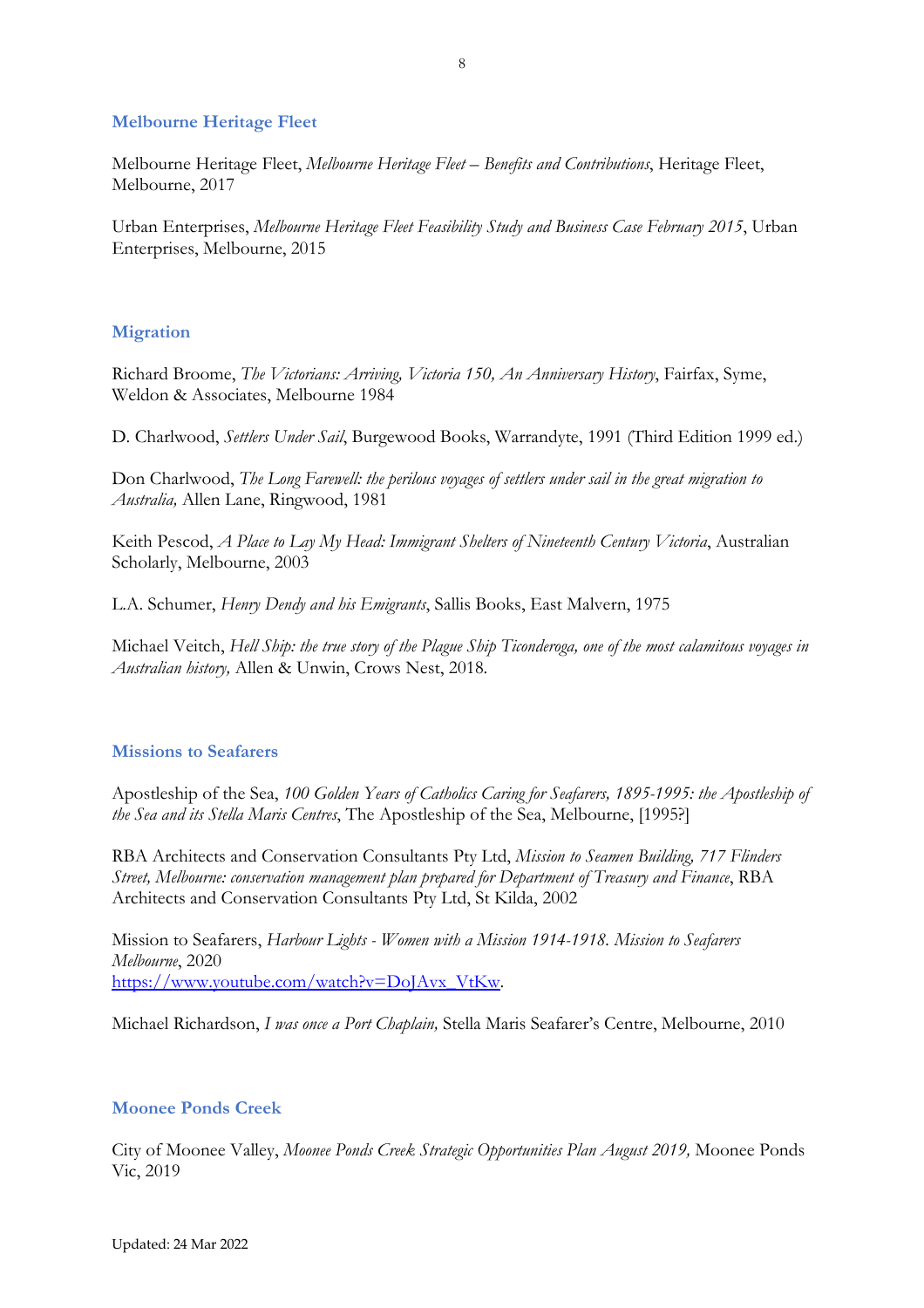#### **Mornington Peninsula**

Hunter Rogers, *The early history of the Mornington Peninsula*, Mornington Leader, Mornington, 1980. Covers Westernport, Frankston, Geelong & Queenscliff

#### **Museums**

Cerberus Preservation Trust, *Proposal for a maritime museum for Victoria: to be located on the site at present occupied by Dukes*  $\dot{\mathcal{C}}$  *Orrs Amalgamated Dry Docks Ltd. South Melbourne, The Trust,* Melbourne, [1972?]

Maritime Museums Victoria and Maritime Heritage Association of Victoria, *Docklands Maritime Centre – Proposal*, Maritime Museums Victoria, Melbourne, 2011

Tracy Watt and Associates, *A proposal for the staged development of the Melbourne Maritime Museum*, National Trust of Australia (Victoria), Melbourne, 1986

#### **Pilots**

Australian Broadcasting Corporation, *Historic ship* Wyuna *'saved' after donors join forces to fund return voyage to Melbourne,* ABC News, Melbourne, 2017 Available at: [www.abc.net.au/news/2017-10-27/money-found-to-save-historic-ship](http://www.abc.net.au/news/2017-10-27/money-found-to-save-historic-ship-wyuna/9087782)[wyuna/9087782](http://www.abc.net.au/news/2017-10-27/money-found-to-save-historic-ship-wyuna/9087782)

Brendan Moloney, *Pilot on Board*, *the 175th anniversary of the Port Phillip Sea Pilots*, Playright Publishing Pty Ltd, Bowral, 2018

J. Noble, *Port Phillip: Pilots and Defences,* Hawthorn Press, Melbourne, 1973 **Point Nepean**

Barrie I. Follows, *Defence at Nepean: a history of defence at the Nepean Peninsula*, *Victoria, Australia, 1802-1997,* Nepean Historical Society, Sorrento, 2011

Peter McConchie, *Port Nepean*, Peter McConchie, Melbourne, 2006

Frances O'Neill, *Point Nepean: a History*, Ministry of Housing and Construction, Victoria, Melbourne, 1988

Parks Victoria, *Quarantine Station Audio Tour, Fort Nepean Audio Tour, Around the Park Tour.* Available at: [parkweb.vic.gov.au/explore/parks/point-nepean-national-park/things-to-do/take](http://parkweb.vic.gov.au/explore/parks/point-nepean-national-park/things-to-do/take-a-self-guided-audio-tour)[a-self-guided-audio-tour](http://parkweb.vic.gov.au/explore/parks/point-nepean-national-park/things-to-do/take-a-self-guided-audio-tour)

Victoria. Department of Conservation, Forests and Lands, *Point Nepean National Park: management plan, Point Nepean Section: a project funded by the Commonwealth/State Bicentennial Program*, Conservation, Forests & Lands, Melbourne, 1989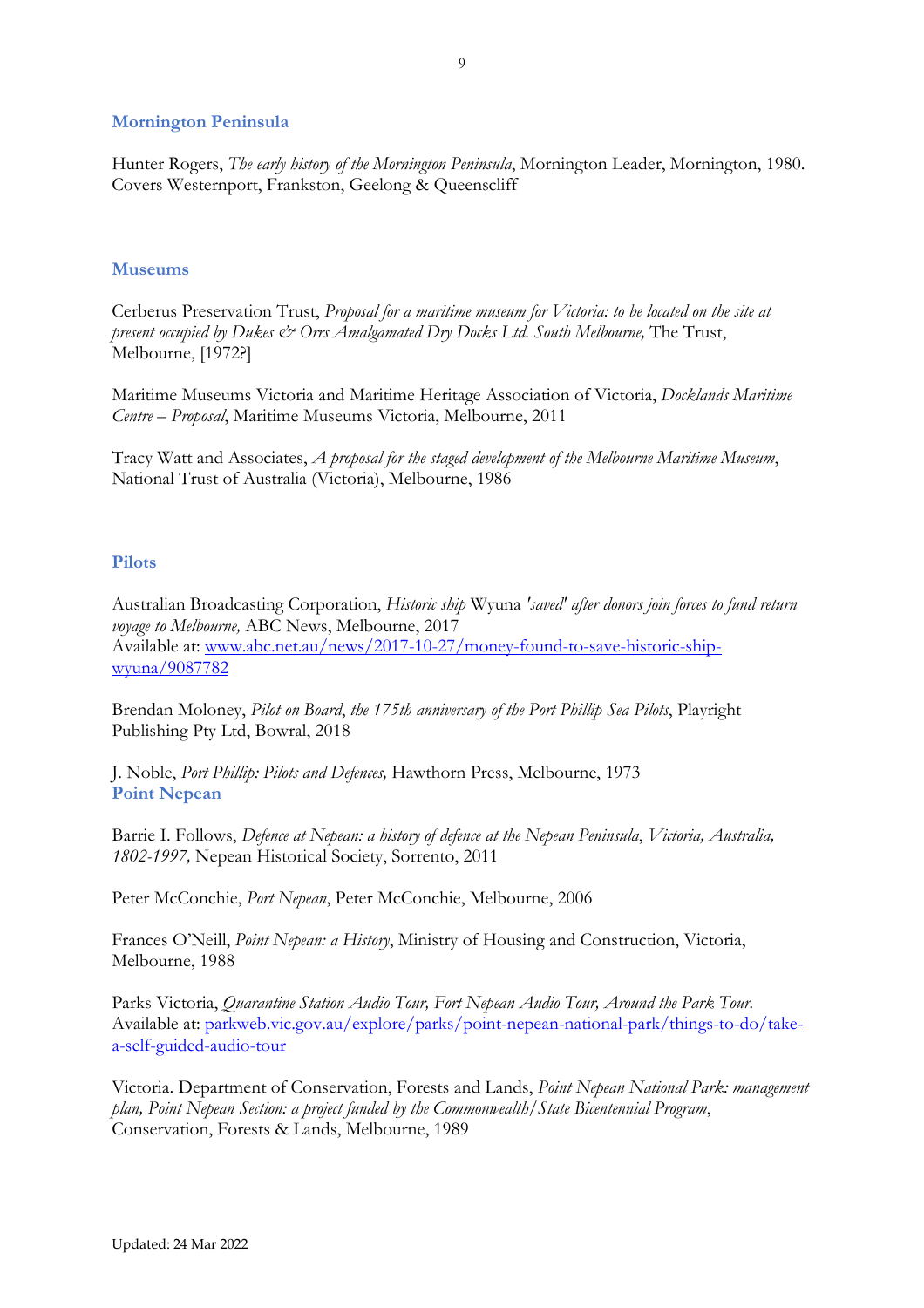## **Port of Melbourne**

John N. H. Britton, *The ports of Victoria: a freight study of commodity movements in the hinterlands of Melbourne, Geelong and Portland,* Melbourne University Press, Melbourne, 1964

Judith Raphael Buckridge, *The Long and Perilous Journey: A History of the Port of Melbourne,*  Melbourne Books, Melbourne, 2002

A.A. Geeves & J.A. Saulwick, *Port of Melbourne development plan*, Melbourne Harbour Trust, Melbourne, [1974?]

Melbourne Harbour Trust, *Port of Melbourne,* The Trust, Melbourne, 1961 <https://www.youtube.com/watch?v=outX2tC7X9c> A digitised colour film held at ACMI

Port of Melbourne, *2050 Port Development Strategy,* Port of Melbourne Operations Pty Ltd, Melbourne, 2019 Available at: https://www.portofmelbourne.com/wp-content/uploads/PoM-2050-PDS-Draftfor-Consultation.pdf

Olaf Ruhen, *Port of Melbourne, 1835-1976*, Cassell Australia, Stanmore, 1976

Port of Melbourne Authority, *Port of Melbourne*, Port of Melbourne Authority, Melbourne, 1990

## **Port Phillip Bay**

Wilson P. Evans, *Through the Rip: Ships and Seamen of Old Port Phillip*, Rigby, Adelaide, 1977

#### Charles Grimes, *Port Phillip Survey Map,* 1803

In 1802 the Governor of New South Wales, Philip King, instructed his Surveyor-General Charles Grimes to travel from Port Jackson to the Port Phillip Bay area and to explore and survey the area, and report on any suitable sites for settlement.

Their ship entered Port Phillip Bay on 20th January 1803. His party found the mouth of the Yarra and proceeded to explore both the Saltwater (Maribyrnong) and the Freshwater (Yarra) Rivers. Grimes explored the Yarra by boat for several miles until he reached Dight's Falls on 8 February 1803. His survey chart is extremely detailed. Available at [www.livingmuseum.org.au/download%20pdf/FlemingMap.pdf](http://www.livingmuseum.org.au/download%20pdf/FlemingMap.pdf)

Department of Environment, Land, Water and Planning, *Port Phillip Bay Environmental Management Plan 2017-2027,* The Department, Melbourne, 2017 https://www.marineandcoasts.vic.gov.au/\_\_data/assets/pdf\_file/0024/88710/PPB-EMP-2017-Main-Doc.pdf

Richard Hawkins, *Creeks and harbours of Port Phillip: a guide to cruising and fishing*, Saltwater Publications, Mt Martha, 1996

Colin & Margaret Kerr, *Port Phillip Bay*, Rigby, Adelaide, 1979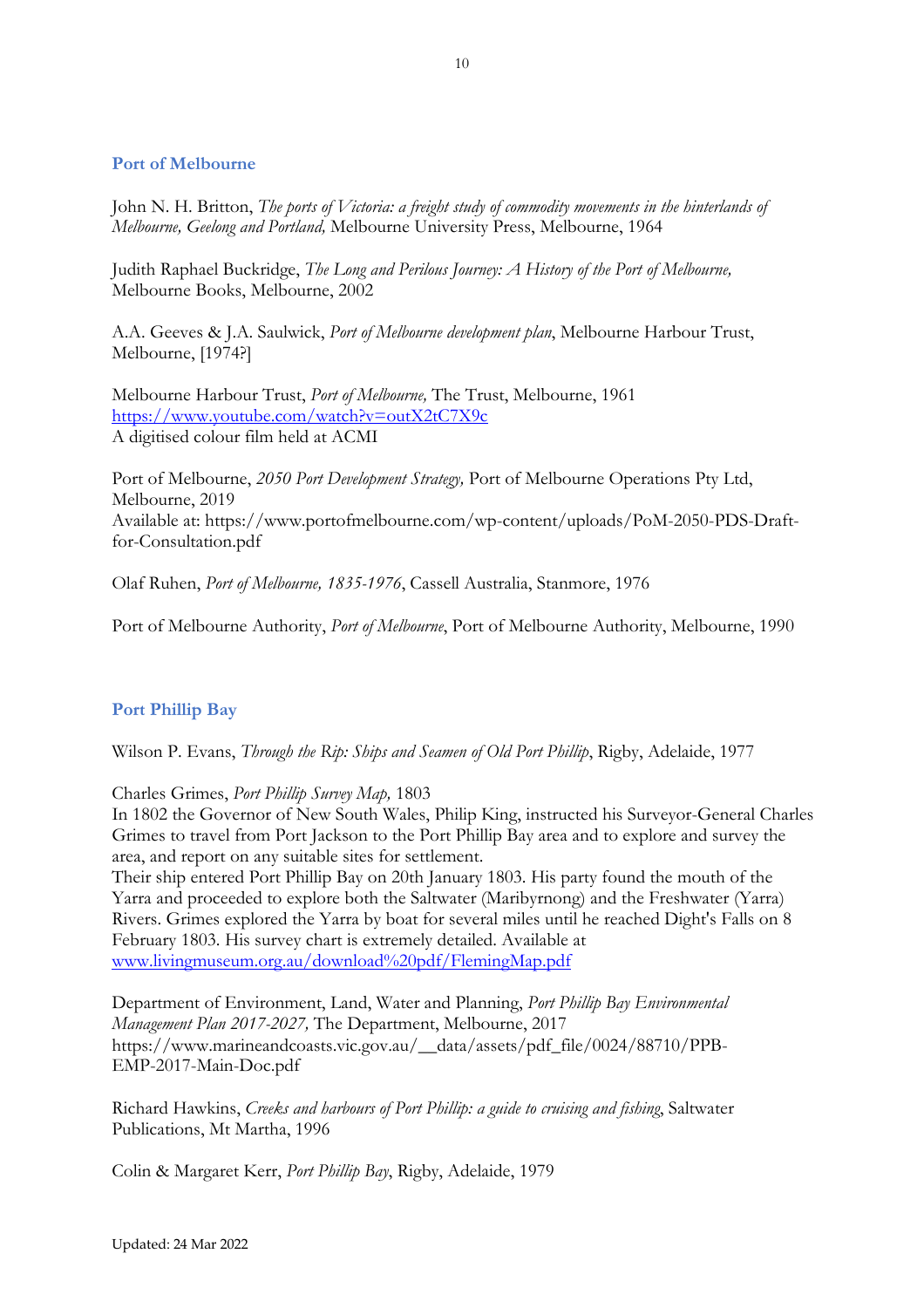Parks Victoria, *Our Bays our Vision: The Bays and Maritime Initiative Works,* Parks Victoria, Melbourne, 2009

Parks Victoria, *Victorian Coastal Strategy*, Parks Victoria, Melbourne, 2014

Parks Victoria, *Coastal Hazard Assessment for Port Phillip Bay*, Parks Victoria, Melbourne, ?

https://www.marineandcoasts.vic.gov.au/\_\_data/assets/pdf\_file/0025/397015/Port-Phillip-Bay-Coastal-Hazard-Assessment-fact-sheet.pdf

Parks Victoria, Port Phillip Bay *Environmental Management Plan,* Parks Victoria, Melbourne, 2016

Joe Sampson, Alan Easton & Manmohan Singh, *Port Phillip Bay,* in E. Wolanski (ed.), *Estuaries of Australia in 2050 and Beyond, Estuaries of the World,* Dordrecht: Springer Science+Business Media 2014

Mike Smith, Richard Hawkins & Val Curtis, *Creeks* and *harbours of Port Phillip: a mariner's companion and a guide to cruising and fishing with a section on 'The bird life of Port Phillip'*, Lawling Press, Torquay, 2012

Victorian Government, *Marine and Coastal Act 2018 No. 26 of 2018*, Victorian Government, Melbourne, 2018 http://www.legislation.vic.gov.au/Domino/Web\_Notes/LDMS/PubStatbook.nsf/f93 2b66241ecf1b7ca256e92000e23be/15E6CA0FC48714D5CA2582B800126926/\$FILE /18-026aa%20authorised.pdf

## **Port Phillip Foreshore**

City of Port Phillip, *Dredging, draining, dipping and shipping: a history of the foreshore and low-lying lands of the city of Port Phillip*, City of Port Phillip, Melbourne, 1996 A catalogue of items in an exhibition covering the early history of the city of Port Phillip, including the heritage of Port Melbourne, South Melbourne, and St Kilda. It includes objects, photographs, works of art and emphema.

## **Princes and Station Piers**

Allom Lovell & Associates, *Princes Pier & Gatehouse, Port Melbourne, Victoria: heritage report to the Princes Pier Precinct Committee prepared for City of Port Phillip [by], Conservation Architects, July 2004*, Allom Lovell & Assocs., Melbourne, 2004

Jill Barnard, *Welcome and Farewell: The Story of Station Pier,* Arcadia in association with Department of Infrastructure, Kew, 2004.

Heritage Alliance, *Station Pier, Port Melbourne: conservation analysis and management plan*, Heritage Alliance, North Melbourne, 2002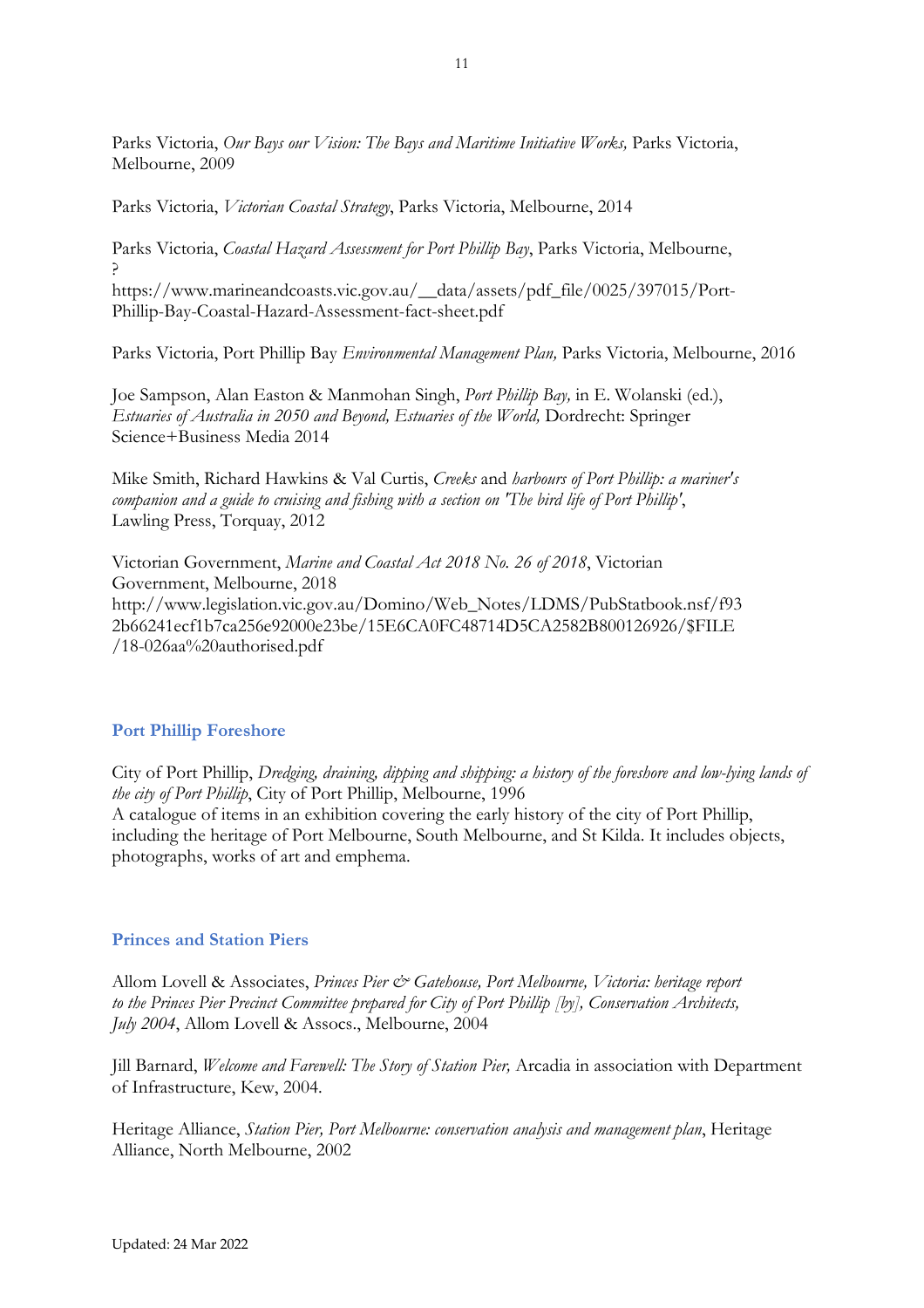Museum Victoria, *Station Pier: gateway to a new life*, Museum Victoria, Melbourne, 2004

YouTube, *Princes Pier Restoration - Full construction timelapse,* Development Victoria, 2012 [www.youtube.com/watch?v=HDG2thpFaNo](http://www.youtube.com/watch?v=HDG2thpFaNo)

YouTube, *Port of Melbourne Heritage Reel,* Development Victoria, 2012 [www.youtube.com/watch?v=g1Gta5Jllm0.](http://www.youtube.com/watch?v=g1Gta5Jllm0) This is a beautiful collection of film celebrating the vital role both Princes and Station Piers in Port Melbourne have played in creating Australia and Victoria's wartime, maritime and multicultural history.

## **Quarantine**

Mary Kruithof, *Fever Beach: The Story of the Migrant Clipper 'Ticonderoga', its ill-fated voyage, and its historic impact*, QI Publishing, Mount Waverley, 2002

Michael Veitch, Hell Ship – *The true story of the plague ship* Ticonderoga*, one of the most calamitous voyages in Australian history,* Allen & Unwin, North Sydney, 2018

# **Queenscliff**

Barry Hill, *The Enduring Rip: A History of Queenscliff*, Melbourne University Press, Carlton, 2004

## **Settlement**

G.W. Rusden, *Discovery, Survey and Settlement of Port Phillip*, Queensberry Hill Press, Carlton, c1985. Reprint of: Original, London: Williams and Norgate, 1872.

## **Ship & Boat Restoration**

Austral Archaeology Pty Ltd, *Conservation management plan for the Polly Woodside*, National Trust of Australia (Victoria), Melbourne, 2000

Bob Botterill & others, *The restoration of the barque Polly Woodside; The restoration of a 100 ft steam yacht: a methodology: preliminary outline of paper; Building a sail training ship; sail training: a New Zealand perspective*, Nedlands WA: University Extension, 1987

Papers delivered on 15 January 1987, on day two of: Sailing Ships & Sailing People: Seafaring throughout the ages: a joint conference of the Australian Association for Maritime History and the Australian Institute for Maritime Archaeology, held in Perth, Western Australia, 12 to 23 January 1987.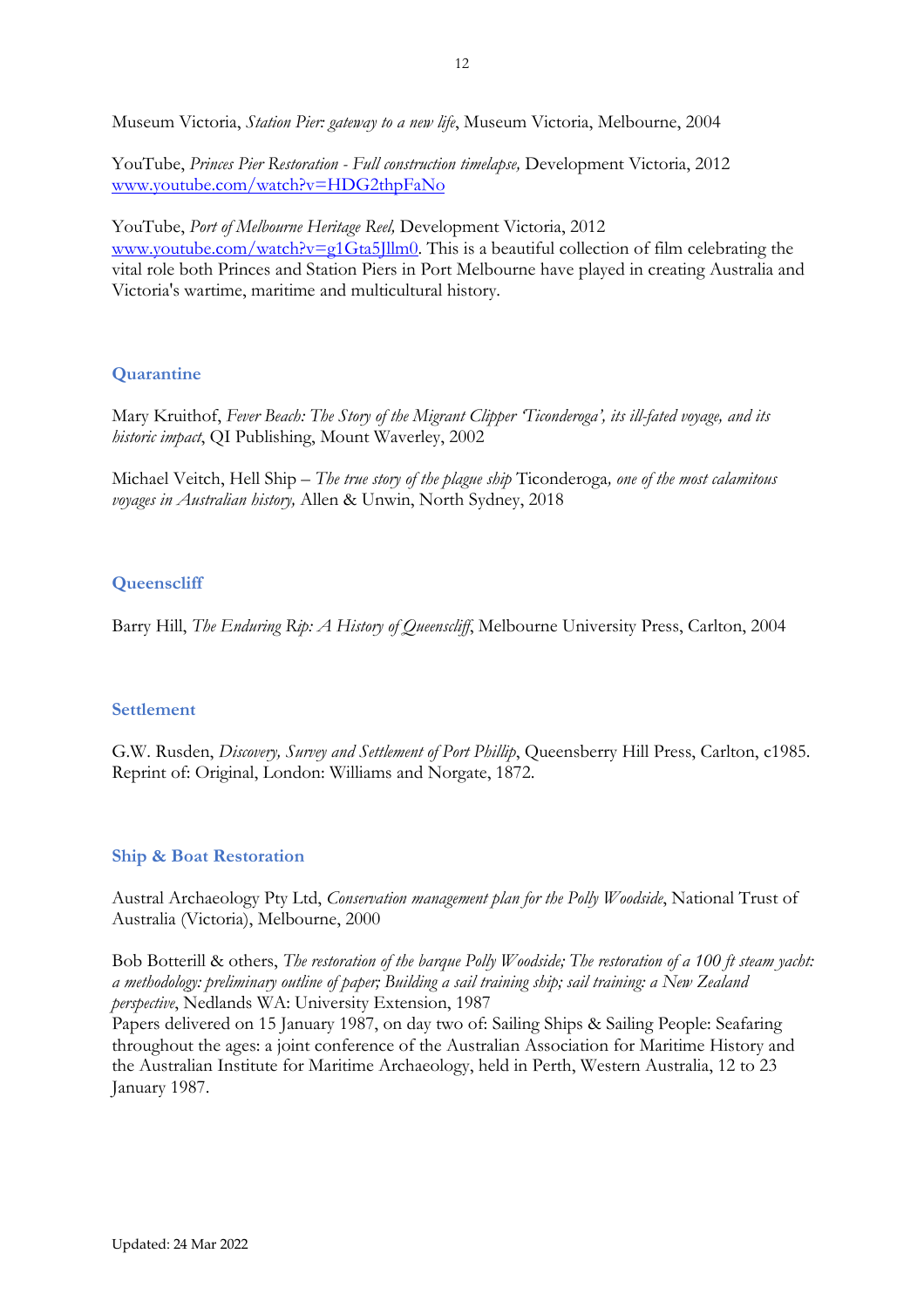#### **Ship Visits**

Robert A. Hart, *The Great White Fleet: its voyage around the world, 1907-1909*, Little, Brown, Boston, 1965.

Cyril Pearl, *Rebel Down Under: When the Shenandoah shook Melbourne 1865,* William Heinemann, Melbourne, 1970

Marten A. Syme, *Shipping Arrivals and Departures: Victorian Ports*, Vol. 1, 1798-1845, Roebuck, Melbourne, 1984

Marten A. Syme, *Shipping Arrivals and Departures: Victorian Ports*, Vol. 2, 1846-1855, Roebuck, Melbourne, 1987

#### **Ships – generally**

G. Andrews, *A Log of Great Australian Ships,* Reed, Sydney, 1980

Vin Darroch, *Barque Polly Woodside, (Rona)*, Lowden Publishing, Kilmore, 1978

#### **Shipwrecks**

Peter Veth et al, *The In-Situ Preservation & Reburial of the Colonial Trader Clarence (1850), Excavation & Monitoring Programme Report, 2021-2015* Australian Historic Shipwreck Preservation Project, 2016

Ross Anderson, *Wrecks on the reef: a guide to the historic shipwrecks at Port Phillip Heads*, Heritage Council of Victoria, Melbourne, 1997

Heritage Victoria website provides descriptive and legislative information on shipwreck sites, <https://www.heritage.vic.gov.au/heritage-listings/maritime-heritage>

Andrew Lemon & Marjorie Morgan, *Poor Souls, They Perished: The Cataraqui, Australia's Worst Shipwreck*, Hargreen Publishing, North Melbourne, 1986

J.K. Loney, *Wrecks in the Rip*, Marine History Publications, Geelong, 1973 (Fourth ed.)

J.K. Loney, *Wrecks in Port Phillip Bay*, Marine History Publications, Geelong, 1975

J.K. Loney, *Wreckers Smugglers and Pirates in South Eastern Australian Waters*, Marine History, Benalla, 1989

Don Love, *Shipwrecks of Port Phillip: exploring the fate of 173 vessels lost within Port Phillip from 1840 to 1943,* Don Love, Perry Bridge, 2012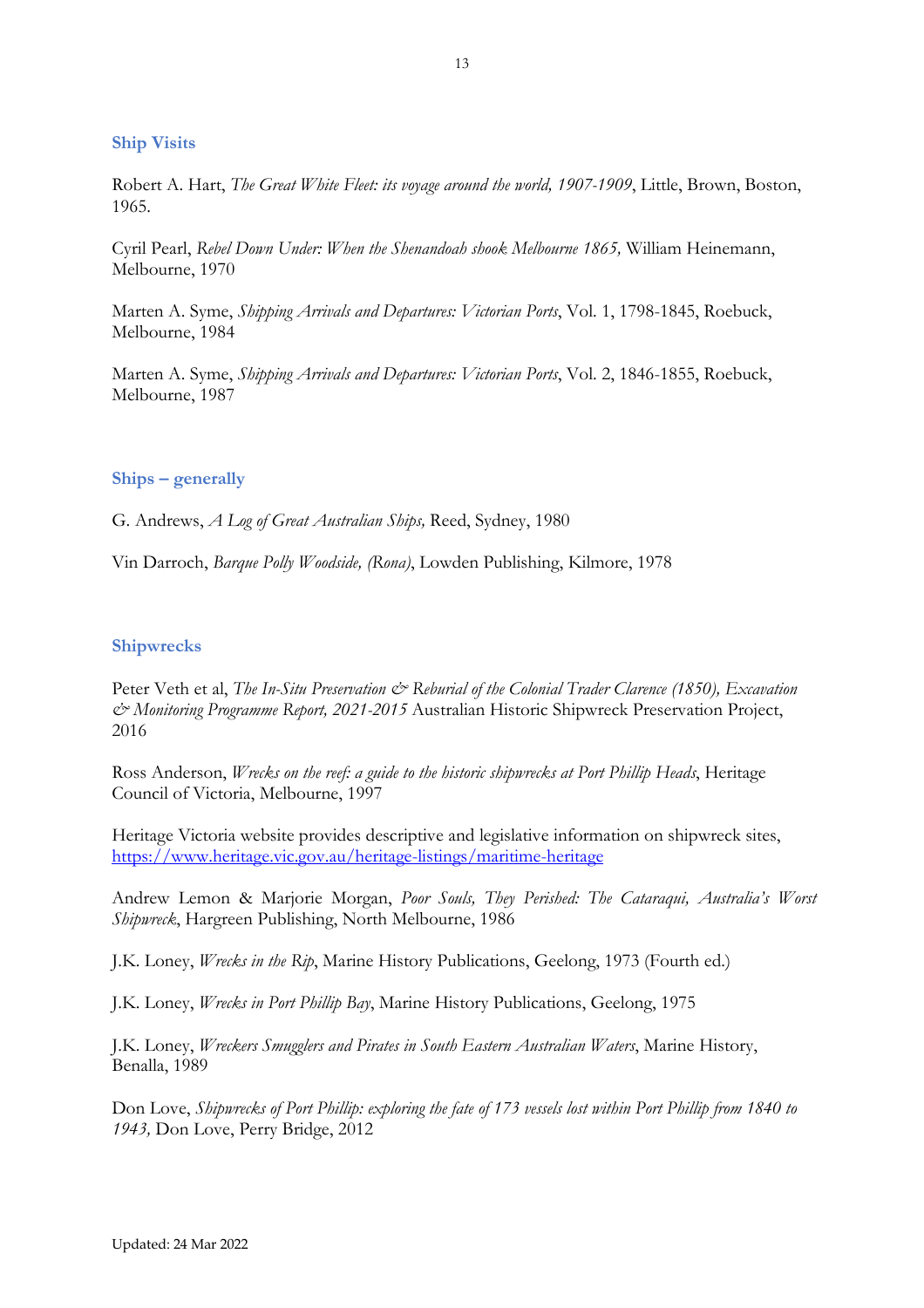Jane Mitchell, Heritage Victoria, Inspecting Port Phillip's historic wrecks: a report on the March 2016 fieldwork season, Department of Environment, Land, Water and Planning, Melbourne, 2015 [sic]

G. Wane, *Aground in the Rip. The Wreck of the SS Time at Port Phillip Heads*, Greg Wane, Camperdown, 2010 Peter J. Williams & Roderick Serle, *Wrecks of Port Phillip Bay,* Maritime Historical Productions, Melbourne, 1964

P.J. Williams & R. Serle, *Shipwrecks at Port Phillip Heads Since 1840*, Maritime Historical Productions, Melbourne, 1967

A.E. Woodley, *Western Port Wrecks and Maritime Mishaps*, Loch Haven Books, Main Ridge, 1992

## **Southbank**

Biosis, *Southbank and Fishermans Bend Heritage Review,* Biosis Pty Ltd, Melbourne, 2017 A report prepared for the City of Melbourne. [https://www.melbourne.vic.gov.au/about](https://www.melbourne.vic.gov.au/about-council/committees-meetings/meeting-archive/MeetingAgendaItemAttachments/793/14191/SEP17%20FMC2%20AGENDA%20ITEM%206.1.pdf)[council/committees-meetings/meeting](https://www.melbourne.vic.gov.au/about-council/committees-meetings/meeting-archive/MeetingAgendaItemAttachments/793/14191/SEP17%20FMC2%20AGENDA%20ITEM%206.1.pdf)[archive/MeetingAgendaItemAttachments/793/14191/SEP17%20FMC2%20AGENDA%20ITE](https://www.melbourne.vic.gov.au/about-council/committees-meetings/meeting-archive/MeetingAgendaItemAttachments/793/14191/SEP17%20FMC2%20AGENDA%20ITEM%206.1.pdf) [M%206.1.pdf](https://www.melbourne.vic.gov.au/about-council/committees-meetings/meeting-archive/MeetingAgendaItemAttachments/793/14191/SEP17%20FMC2%20AGENDA%20ITEM%206.1.pdf)

Melbourne City Council, *City of Melbourne neighbourhood character study: Southbank '96,* Melbourne City Council, Melbourne, 1996

Melbourne City Council, *Southbank and South Wharf from Southbank to Fisherman's Bend Heritage Review,* Melbourne City Council, Melbourne, 2017

Ministry for Planning and Environment Victoria, *Central Melbourne: Southbank: a development strategy,* Ministry for Planning and Environment, Melbourne, 1986

Delia Taylor, *South Bank Maritime Precinct: Conservation Analysis,* Ministry of Housing, Melbourne, 1990

#### **Southern Ocean**

Joy McCann, *Wild Sea: A History of the Southern Ocean*, NewSouth Publishing, New South Wales, 2018

## **Tourism**

Victorian Government, *Heritage Tourism and Ecotourism in Victoria: Parliamentary Paper No. 353, September 2014,* Victorian Government, Melbourne, 2014

Victorian Government, *Victoria Visitors Economy Strategy 2016*, Victorian Government, Melbourne, 2016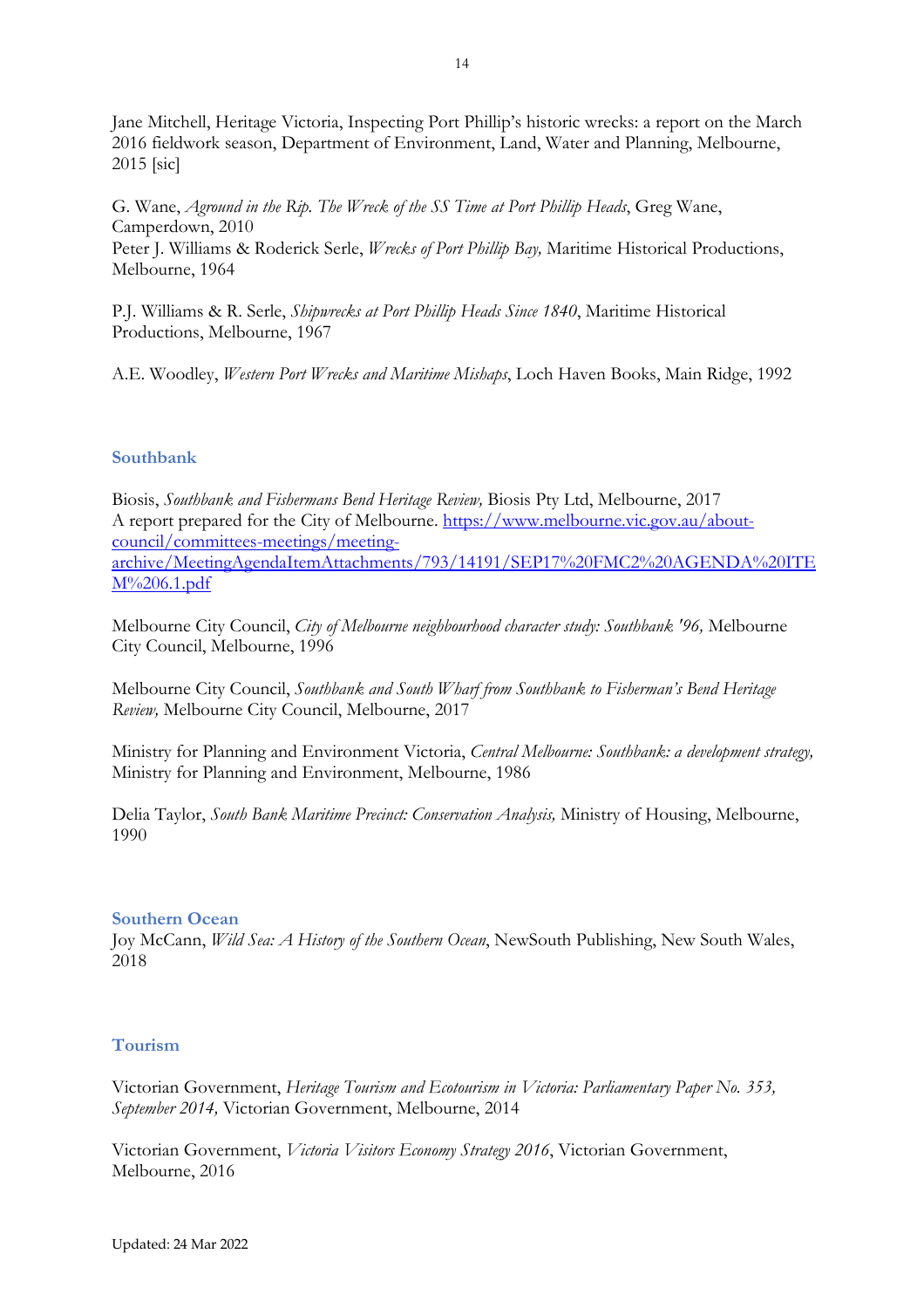**Tugs**

Geoff Dougall, *Of Full Steam & Taut Hawsers - The Tugs of Williamstown*, The Author, Williamstown, 2009

# **Victoria Harbour (formerly Victoria Port and Victoria Dock)**

City of Melbourne & Places Victoria, *Conservation Management Plan Victoria Harbour Docklands June 2012*, City of Melbourne & Places Victoria, Melbourne, 2012 [https://s3.apsoutheast2.amazonaws.com/hdp.au.prod.app.comparticipate.files/8614/1221/3715](https://s3.apsoutheast2.amazonaws.com/hdp.au.prod.app.comparticipate.files/8614/1221/3715/Victoria_Harbour_Conservation_Management_Plan_CMP.pdf) [/Victoria\\_Harbour\\_Conservation\\_Management\\_Plan\\_CMP.pdf](https://s3.apsoutheast2.amazonaws.com/hdp.au.prod.app.comparticipate.files/8614/1221/3715/Victoria_Harbour_Conservation_Management_Plan_CMP.pdf)

City of Melbourne & Places Victoria, *Harbour Esplanade Masterplan*, City of Melbourne & Places Victoria, Melbourne, 2015 [https://www.melbourne.vic.gov.au/about-council/committees-meetings/meeting](https://www.melbourne.vic.gov.au/about-council/committees-meetings/meeting-archive/MeetingAgendaItemAttachments/688/12416/JUN15%20FMC1%20Agenda%20item%206.4.pdf)[archive/MeetingAgendaItemAttachments/688/12416/JUN15%20FMC1%20Agenda%20item%](https://www.melbourne.vic.gov.au/about-council/committees-meetings/meeting-archive/MeetingAgendaItemAttachments/688/12416/JUN15%20FMC1%20Agenda%20item%206.4.pdf) [206.4.pdf](https://www.melbourne.vic.gov.au/about-council/committees-meetings/meeting-archive/MeetingAgendaItemAttachments/688/12416/JUN15%20FMC1%20Agenda%20item%206.4.pdf)

Engineers Australia, *Nomination: Engineering Heritage Australia Heritage Recognition Program for the Coode Canal* 

*(incorporating Victoria Dock),* Engineers Australia, Melbourne, 2013 [https://portal.engineersaustralia.org.au/system/files/engineering-heritage-australia/nomination](https://portal.engineersaustralia.org.au/system/files/engineering-heritage-australia/nomination-title/HRP.Coode%20Canal%20%26%20Victoria%20Dock.Nomination.V13.May%202016.pdf)[title/HRP.Coode%20Canal%20%26%20Victoria%20Dock.Nomination.V13.May%202016.pdf](https://portal.engineersaustralia.org.au/system/files/engineering-heritage-australia/nomination-title/HRP.Coode%20Canal%20%26%20Victoria%20Dock.Nomination.V13.May%202016.pdf)

Lovell Chen, *Victoria Harbour: Docklands, Conservation Management Plan,* Lovell Chen, Melbourne, 2012

## **Waterfront**

Tas Bull, *Life on the Waterfront: an autobiography,* Harper Collins, Sydney, 1998

Glen Thomas Curry, *Assessment of the State of Victoria's Container Terminal Capacity and Required Container Port Infrastructure to Deal with Future Trade Demands*, University of Melbourne, Melbourne, 2013

A thesis available from the University at<http://repository.unimelb.edu.au/10187/18101>

Lew Hillier, *Meet the ship painters and dockers*, L. Hillier, St Kilda, 1981

Rupert Lockwood, *Ship to shore: a history of Melbourne's waterfront and its union struggles*, Hale & Iremonger, Sydney, 1990

Rupert Lockwood, *The Miraculous union: a hundred years of waterfront unionism,* Waterside Workers Federation, Melbourne, 1995

Katharin Lowenstein & Tom Hills, *Under the hook: Melbourne waterside workers remembering working lives and class war, 1900-1998,* Melbourne Bookworkers, Melbourne, 1998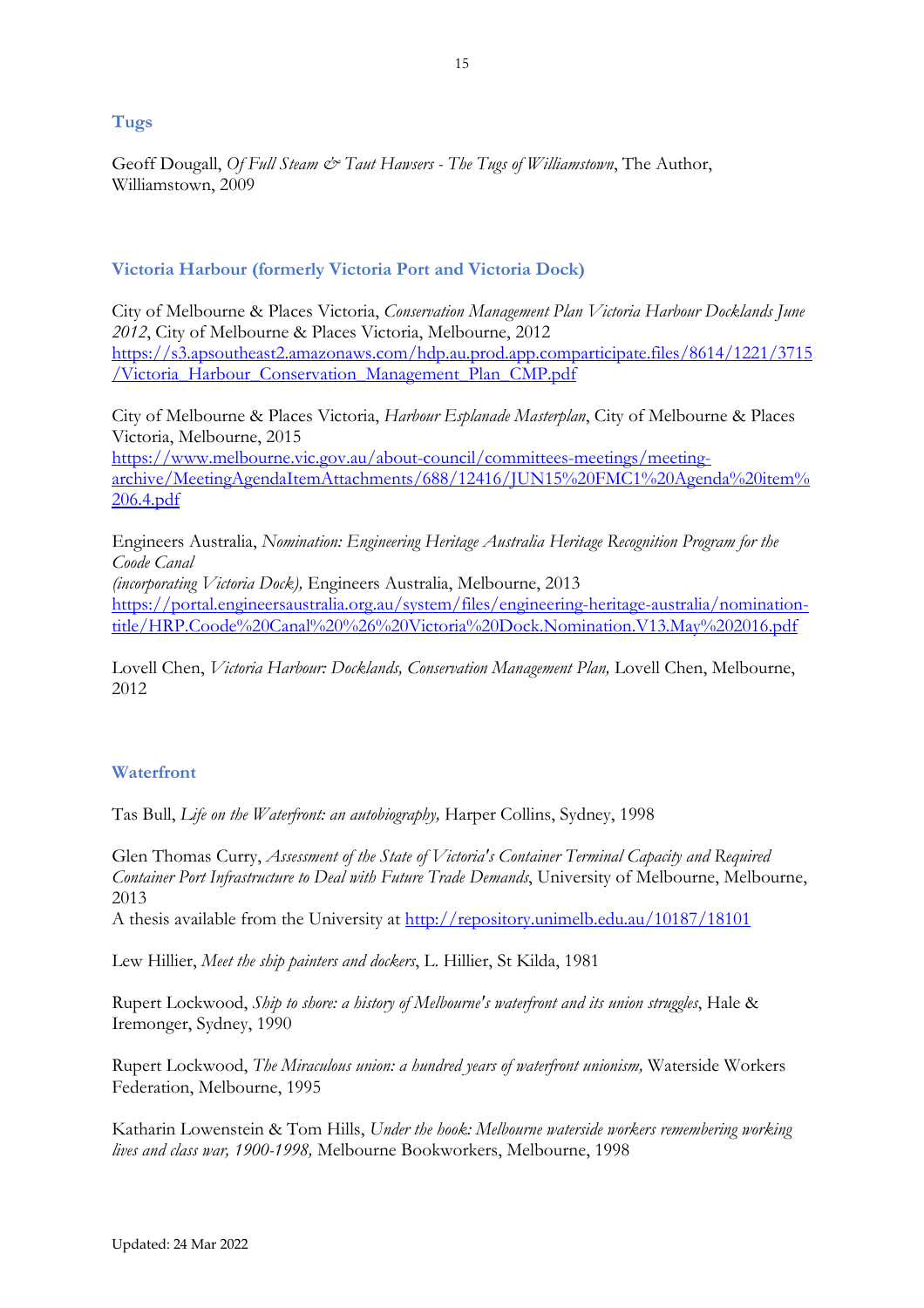#### **Westernport**

Adrian J. Martin, *History of Westernport and the establishment of Flinders Naval Depot*, Spindrift Press, Melbourne, 1927

#### **West Melbourne Waterfront Precinct**

West Melbourne Delivery Team, *West Melbourne Waterfront Precinct*, Perri Projects, Melbourne, 2014? [https://www.melbourne.vic.gov.au/SiteCollectionDocuments/c221-west-melbourne-waterfront](https://www.melbourne.vic.gov.au/SiteCollectionDocuments/c221-west-melbourne-waterfront-unique-renewal-opportunity.pdf)[unique-renewal-opportunity.pdf](https://www.melbourne.vic.gov.au/SiteCollectionDocuments/c221-west-melbourne-waterfront-unique-renewal-opportunity.pdf)

## **Wharves, Jetties and Piers**

Jill Barnard, *Jetties and Piers: A Background History of Maritime Infrastructure in Victoria,* Heritage Council of Victoria, Melbourne, 2007

## **Williamstown Port**

Kinhill, *Williamstown: Port of Melbourne development potential*, Kinhill, Melbourne, 1974

Parks Victoria, *The History of Williamstown's Ports and Harbours*, Parks Victoria, Melbourne, 2014 <https://www.youtube.com/watch?v=FcHg49ONfOw>

Parks Victoria, *Williamstown Foreshore Strategic Plan: Stony Creek to Point Gellibrand,* Parks Victoria, Melbourne, 2010 https://parkweb.vic.gov.au/\_\_data/assets/pdf\_file/0005/313457/PV\_Williamstown-Plan.pdf

Lynne Strahan, *At the edge of the centre: a history of Williamstown*, Hargreen Publishing, North Melbourne, 1994

Department of Transport, Victorian Government, Williamstown Maritime Precinct Framework, Final Report, December 2021 <https://engage.vic.gov.au/williamstown-maritime-precinct>

#### **World War Two**

Janet Robert Billett, *Memories of War: members of the Naval and Military Club Recall World War II*, Naval & Military Club, Melbourne, 2004 Includes interviews with members of the Yachtsmen's Scheme.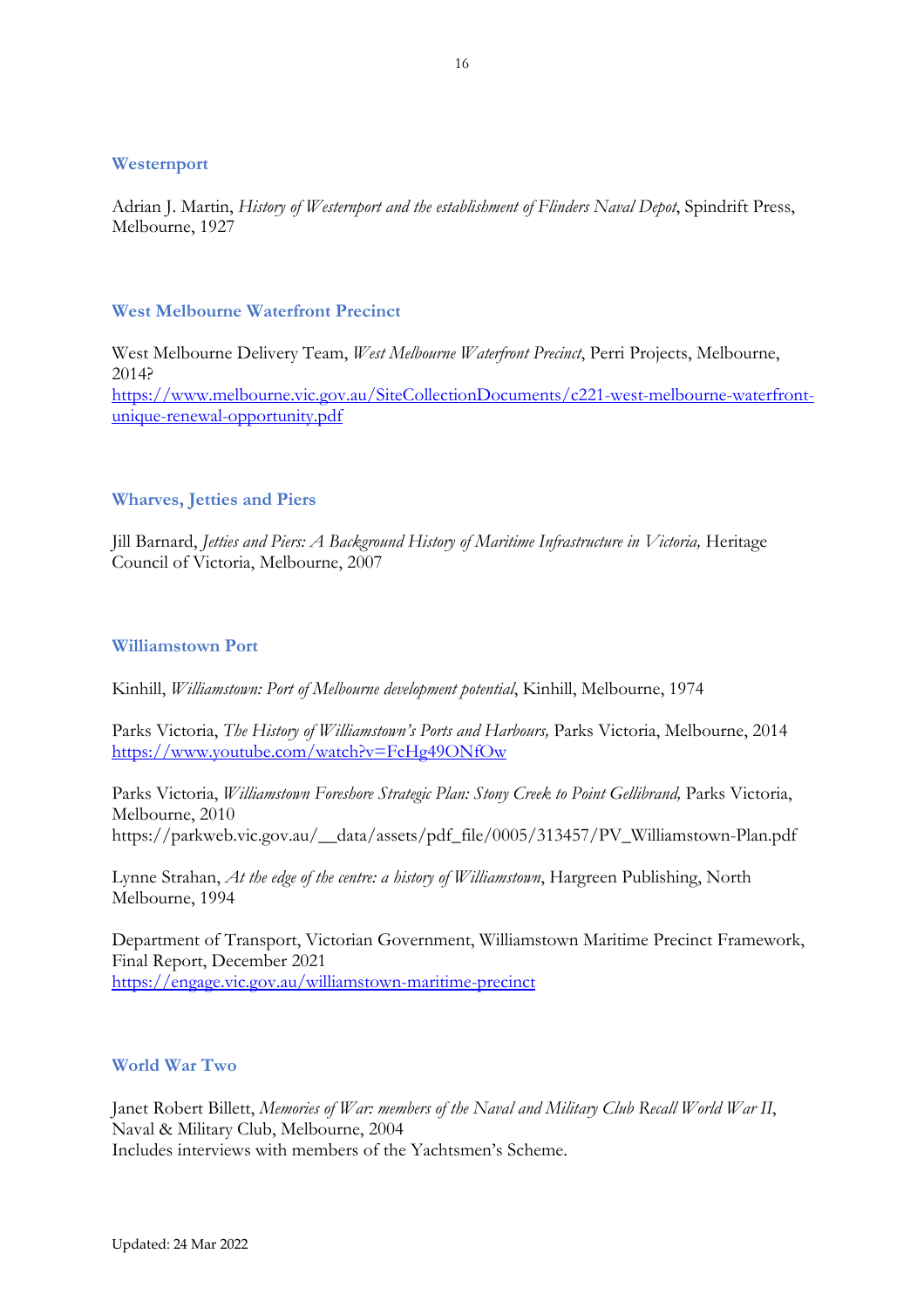Stephen Carruthers, *Japanese Submarine Raiders 1942: a maritime mystery*, Casper Publications, Narrabeen, 2006

David Jenkins, *Battle Surface! Japan's Submarine War against Australia 1942-44*, Random House Australia, Milsons Point, 1992

Alexander Marshall Robertson, *War in Port Phillip,* Nepean Historical Society, Sorrento, 1968 The story of the capture of s.s. *Pfalz*.

#### **Yarra River**

Australian Broadcasting Corporation, *Transforming the Yarra River,* Radio National, Australian Broadcasting Corporation, Melbourne, 2016

A sound file. After almost fifty year of trying to 'Clean up the Yarra', Melbourne may finally get a tough, new Yarra River Protection Act. The vision is to deliver a 'world class river' for a 'world class city'. [https://www.abc.net.au/radionational/programs/breakfast/platypus,-seals-and-fairy](https://www.abc.net.au/radionational/programs/breakfast/platypus,-seals-and-fairy-penguins...-in-the/7580020)[penguins...-in-the/7580020](https://www.abc.net.au/radionational/programs/breakfast/platypus,-seals-and-fairy-penguins...-in-the/7580020)

Richard Capper, *An Episode: Batman and Fawkner: Discovery of the Yarra River*, Book Collectors Society of Australia, Melbourne, 1965

City of Melbourne, *Draft River Strategy,* City of Melbourne, Melbourne, 2019 <https://www.openhousemelbourne.org/draft-city-river-strategy-have-your-say/>

Commissioner for Environmental Stability, *State of the Yarra and its Parklands,* The Commissioner, Melbourne, 2018 <https://www.ces.vic.gov.au/reports/state-yarra-and-its-parklands-2018>

Department of Environment, Land, Water & Planning, *Yarra Planning Scheme,* The Department, Melbourne, 2019 <http://planningschemes.dpcd.vic.gov.au/schemes/yarra>

Department of Environment, Land, Water & Planning, *Lower Yarra River Corridor Study,* DELWP, Melbourne, 2016 [https://www.planning.vic.gov.au/\\_\\_data/assets/pdf\\_file/0011/101027/Lower-Yarra-River-](https://www.planning.vic.gov.au/__data/assets/pdf_file/0011/101027/Lower-Yarra-River-Corridor-Study-Recommendations-Report-Cover-Chapter-1.pdf)[Corridor-Study-Recommendations-Report-Cover-Chapter-1.pdf](https://www.planning.vic.gov.au/__data/assets/pdf_file/0011/101027/Lower-Yarra-River-Corridor-Study-Recommendations-Report-Cover-Chapter-1.pdf)

Paul Higgins & Tim Burstall, *Mainstream Melbourne: the River Yarra on film,* Screensound Australia, Canberra, 2004

This collection of rare archival footage provides rich social history of the upper and middle sections of the famous river and its environs, as filmed by professional and amateur cinematographers over the past century. Includes Tim Burstall's award- winning short feature "The Prize" (1960).

Lower Yarra River Management Advisory Committee, *Recommendations for Future Funding, Governance and Strategic Considerations of the Management of the Lower Yarra,* The Committee, Melbourne, 2018

[https://parkweb.vic.gov.au/\\_\\_data/assets/pdf\\_file/0006/739725/Lower-Yarra-River\\_Future-](https://parkweb.vic.gov.au/__data/assets/pdf_file/0006/739725/Lower-Yarra-River_Future-Funding-Governance-Strategic-Considerations.pdf)[Funding-Governance-Strategic-Considerations.pdf](https://parkweb.vic.gov.au/__data/assets/pdf_file/0006/739725/Lower-Yarra-River_Future-Funding-Governance-Strategic-Considerations.pdf)